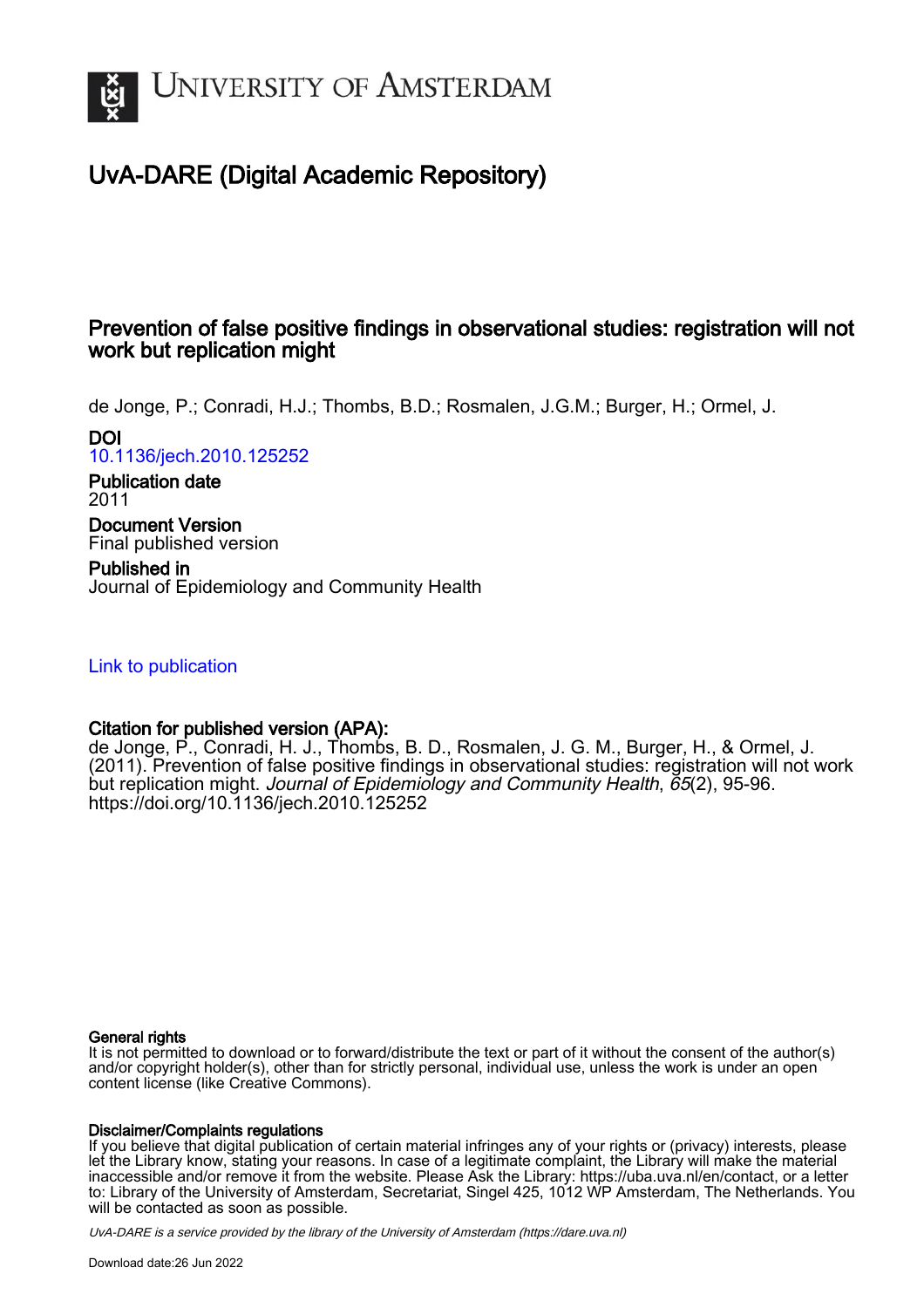# Prevention of false positive findings in observational studies: registration will not work but replication might

P de Jonge,  $1.2$  H J Conradi,  $1.3$  B D Thombs,  $4$ J G M Rosmalen,<sup>1</sup> H Burger,<sup>1,5</sup> J Ormel<sup>1</sup>

#### INTRODUCTION

Progress in science is built on a balance between curiosity and scepticism, and between creativity and rigour.<sup>1</sup> Although progress in science inevitably needs the generating of findings that may not be verified in subsequent studies, there is a considerable risk that exploratory studies introduce bias in the body of scientific knowledge. This risk may be substantial in observational studies, including cohort studies, case-control studies and cross-sectional studies.<sup>2</sup> Observational studies play an essential role in medical research as they are often conducted to evaluate research questions that cannot be addressed by clinical trials.<sup>3</sup> As shown by Ioannidis, however, the likelihood that any given finding from a published observational study is true in reality is limited. $<sup>2</sup>$  Aside from problems of</sup> uncontrolled confounding and other biases, observational studies are often generated from databases comprising many variables. Researchers often explore an unknown quantity of potential relationships capitalising on the chance of

**Correspondence to Prof dr Peter de Jonge,** Interdisciplinary Center of Psychiatric Epidemiology, Department of Psychiatry, UMCG University of Groningen, CC72, PO Box 30 001, Groningen 9700 RB, the Netherlands; peter.de.jonge@med.umcg.nl

obtaining positive findings. In this editorial, we will explore two potential solutions to reduce the risk of false positive findings from observational studies: a registration requirement; and a replication requirement.

#### REGISTRATION REQUIREMENT FOR OBSERVATIONAL RESEARCH

With a registration requirement, scientific journals would require researchers to register their observational studies in a manner similar to what has become policy for clinical trials.4 5 Study registration would include the recording of well grounded hypotheses that will be tested and data to be collected in a given study, recently suggested in the literature.<sup>6</sup> Basic information with respect to the study would be documented, including design, variables used and, to the degree possible, a general theoretical framework. Existing registries, such as 'clinical trials.gov', could be used for this purpose, or perhaps new registers would need to be developed. Analyses not based on a priori hypotheses would not be precluded from publication, as exploratory research is essential for science to progress, but would need to be clearly labelled as exploratory.

There are some serious problems to overcome, however. Observational studies significantly outnumber clinical trials, and given that the largest clinical trials registry registers more than 200 trials weekly, $5$ coordination and maintenance would be substantial tasks. In addition, the number of analyses that need to be registered per study would be much larger than in clinical trials. Most importantly however, in observational research it is often impossible to have all specific analyses registered a priori. Hypotheses are often generated iteratively reflecting developments in the scientific literature or earlier findings within the cohort itself. Moreover, such

a procedure would still be vulnerable to manipulation once researchers have data in hand, because they could still engage in 'data-fishing'. In addition, an observational studies register might unfairly discriminate against legitimately generated hypotheses that are derived prior to inspecting the data but after data collection has begun. Finally, many researchers may not be willing to take the risk that their hypotheses might be 'stolen' by others when made public. Thus, a registration requirement of observational studies would not appear to be a simple solution, nor would it be fully effective in preventing the spread of false positive findings.

#### REPLICATION REQUIREMENT FOR OBSERVATIONAL RESEARCH

A different solution would emphasise the requirement that observational findings be replicated, a suggestion made in the literature as well.<sup> $7\degree$ </sup>In this scenario, results from observational studies would be considered strictly exploratory (in the absence of a priori registration) unless they are corroborated in an independent sample. In addition, we propose that bootstrapping techniques become standard practice to correct the results for over-fitting of the models used. By doing so, the results are more likely to be reproduced in future populations. Bootstrapping techniques have shown to be superior to split-sample or cross-validation techniques in this respect.<sup>8</sup>

Similar to the criteria developed for replication studies in genotype-phenotype associations,<sup>9</sup> replication studies using observational designs would need to (a) be of sufficient size, (b) use independent samples, (c) use a similar population, (d) demonstrate a similar magnitude and direction of effect, (e) include the same level of detail of the initial study, (f) use similar independent and dependent variables, and (g) include similar moderators and mediators as in the initial study. For confounders it seems more complicated. The overwhelming threat to the validity of observational studies, as contrasted with randomised studies, is the uncertain amount of uncontrolled confounding. As uncontrolled confounding can surely contribute to the risk of false-positive findings, a replication study should at least include the confounders adjusted for in the initial study, but preferably a larger set. By doing so, the test of replication may become more stringent than when only the confounders included in the initial study were controlled for.

<sup>&</sup>lt;sup>1</sup>ICPE (Interdisciplinary Center for Psychiatric Epidemiology), Department of Psychiatry and Internal Medicine, University Medical Center Groningen, University of Groningen, Groningen, the Netherlands; 2 CORPS (Centre of Research on Psychology and Somatic Disease), Department of Medical Psychology, Tilburg<br>University, Tilburg, the Netherlands; <sup>3</sup>Department of Clinical Psychology, University of Amsterdam, Amsterdam, the Netherlands; <sup>4</sup>Departments of Psychiatry; Epidemiology, Biostatistics, and Occupational Health; and Medicine, McGill University, Montreal, Quebec, Canada; Department of Psychiatry, Center for Clinical Epidemiology and Community Studies, and Division of Rheumatology, Jewish General Hospital, Montreal, Quebec, Canada; <sup>5</sup>Department of Epidemiology, University Medical Center Groningen, University of Groningen, Groningen, the Netherlands